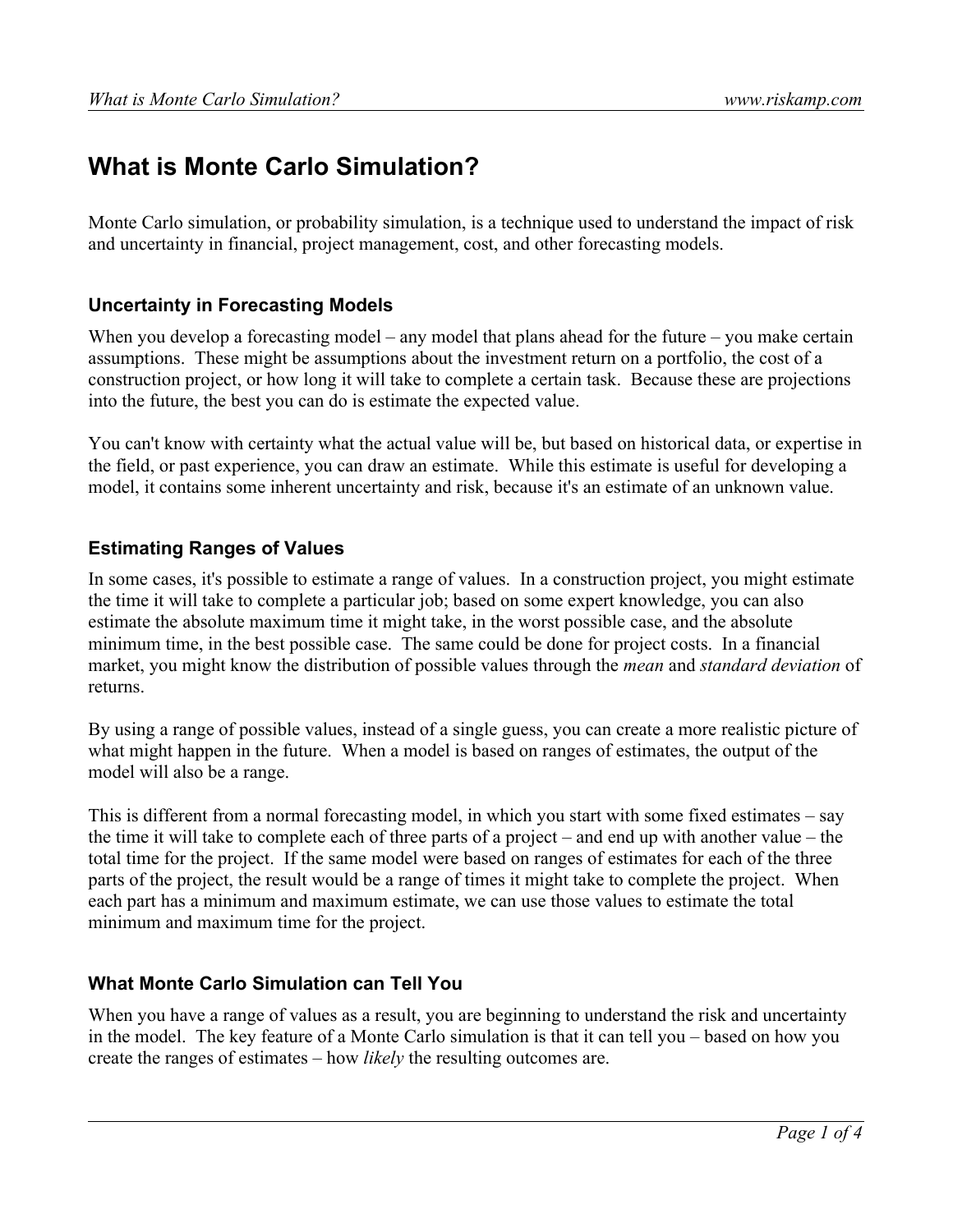### **How It Works**

In a Monte Carlo simulation, a random value is selected for each of the tasks, based on the range of estimates. The model is calculated based on this random value. The result of the model is recorded, and the process is repeated. A typical Monte Carlo simulation calculates the model hundreds or thousands of times, each time using different randomly-selected values.

When the simulation is complete, we have a large number of results from the model, each based on random input values. These results are used to describe the likelihood, or probability, of reaching various results in the model.

#### **For Example**

For example, consider the model described above: we are estimating the total time it will take to complete a particular project. In this case, it's a construction project, with three parts. The parts have to be done one after the other, so the total time for the project will be the sum of the three parts. All the times are in months.

| Task  | Time Estimate |  |  |
|-------|---------------|--|--|
| Job 1 | 5 Months      |  |  |
| Job 2 | 4 Months      |  |  |
| Job 3 | 5 Months      |  |  |
| Total | 14 Months     |  |  |

*Table 1: Basic Forecasting Model*

In the simplest case, we create a single estimate for each of the three parts of the project. This model gives us a result for the total time: 14 months. But this value is based on three estimates, each of which is an unknown value. It might be a good estimate, but this model can't tell us anything about risk. How likely is it that the project will be completed on time?

To create a model we can use in a Monte Carlo simulation, we create three estimates for each part of the project. For each task, we estimate the minimum and maximum expected time (based on our experience, or expertise, or historical information). We use these with the "most likely" estimate, the one that we used above:

| Task  | Minimum   | Most Likely | Maximum   |
|-------|-----------|-------------|-----------|
| Job 1 | 4 Months  | 5 Months    | 7 Months  |
| Job 2 | 3 Months  | 4 Months    | 6 Months  |
| Job 3 | 4 Months  | 5 Months    | 6 Months  |
| Total | 11 Months | 14 Months   | 19 Months |

*Table 2: Forecasting Model Using Range Estimates*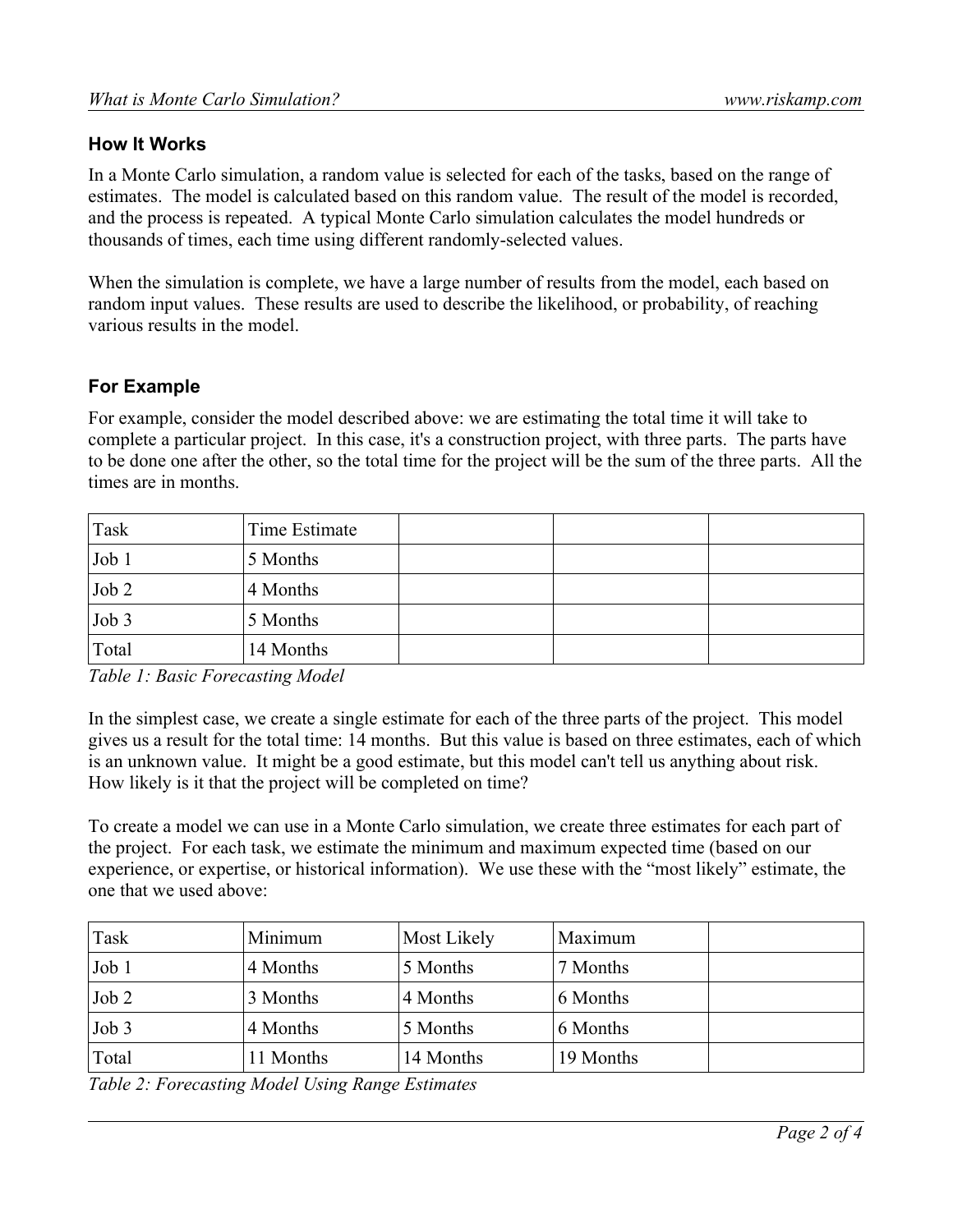This model contains a bit more information. Now there is a range of possible outcomes. The project might be completed in as little as 11 months, or as long as 19 months.

In the Monte Carlo simulation, we will randomly generate values for each of the tasks, then calculate the total time to completion<sup>[1](#page-2-0)</sup>. The simulation will be run 500 times. Based on the results of the simulation, we will be able to describe some of the characteristics of the risk in the model.

To test the likelihood of a particular result, we count how many times the model returned that result in the simulation. In this case, we want to know how many times the result was less than or equal to a particular number of months.

| Time      | Number of Times (Out of 500) | Percent of Total (Rounded) |  |
|-----------|------------------------------|----------------------------|--|
| 12 Months |                              | $0\%$                      |  |
| 13 Months | 31                           | 6%                         |  |
| 14 Months | 171                          | 34%                        |  |
| 15 Months | 394                          | 79%                        |  |
| 16 Months | 482                          | 96%                        |  |
| 17 Months | 499                          | 100%                       |  |
| 18 Months | 500                          | 100%                       |  |

*Table 3: Results of a Monte Carlo Simulation*

The original estimate for the "most likely", or expected case, was 14 months. From the Monte Carlo simulation, however, we can see that out of 500 trials using random values, the total time was 14 months or less in only 34% of the cases.

Put another way, in the simulation there is only a 34% chance – about 1 out of 3 – that any individual trial will result in a total time of 14 months or less. On the other hand, there is a 79% chance that the project will be completed within 15 months. Further, the model demonstrates that it is extremely unlikely, in the simulation, that we will ever fall at the absolute minimum or maximum total values.

This demonstrates the risk in the model. Based on this information, we might make different choices when planning the project. In construction, for example, this information might have an impact on our financing, insurance, permits, and hiring needs. Having more information about risk at the beginning means we can make a better plan for going forward.

<span id="page-2-0"></span><sup>1</sup> In this example, we use the beta-PERT distribution to generate random values based on a minimum, most likely, and maximum value. The PERT distribution is often used to model estimates of expert data. For more information on this and other probability distributions, see the documentation on our website.